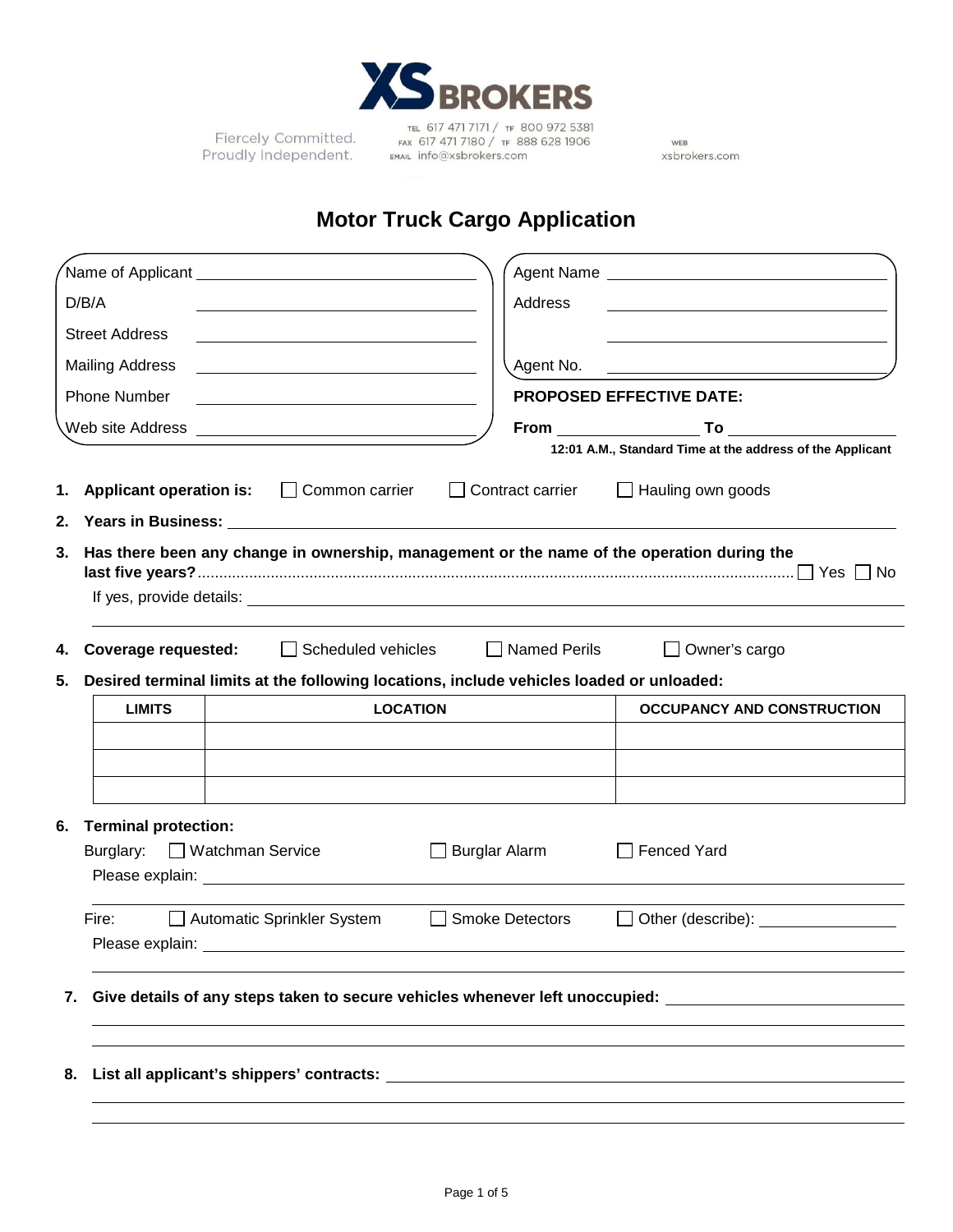# **10. Normal Radius of operations:**

List all states vehicles operate in:

# **11. Largest cities entered:**

# **12. Vehicle schedule:**

| <b>MODEL</b><br><b>YEAR</b> | <b>MANUFACTURER</b> | <b>BODY TYPE</b> | <b>LOAD</b><br><b>CAPACITY</b> | <b>SERIAL</b><br><b>NUMBER</b> | <b>LIMIT OF</b><br><b>LIABILITY</b> |
|-----------------------------|---------------------|------------------|--------------------------------|--------------------------------|-------------------------------------|
|                             |                     |                  |                                |                                |                                     |
|                             |                     |                  |                                |                                |                                     |
|                             |                     |                  |                                |                                |                                     |
|                             |                     |                  |                                |                                |                                     |
|                             |                     |                  |                                |                                |                                     |

**13. Do you use any leased operators whose equipment is not shown in question 12.?**......................... Yes No If yes, explain:

and the control of the control of the control of the control of the control of the control of the control of the

- **14. Do you own any equipment not shown in question 12.?** ...................................................................... Yes No
- **15. List below all drivers currently employed as of the proposed effective date** (List additional drivers on separate sheet):

| <b>DRIVER'S</b><br><b>NAME</b> | <b>DATE</b><br><b>OF</b><br><b>BIRTH</b> | <b>STATE &amp;</b><br><b>DRIVER'S</b><br><b>LICENSE</b><br>NO. | <b>CLASS</b><br><b>OF</b><br><b>LICENSES</b> | <b>YEARS OF</b><br><b>DRIVING</b><br><b>SIMILAR</b><br><b>VEHICLES</b> | <b>LENGTH OF</b><br><b>EMPLOYMENT</b> | <b>ACCIDENTS &amp; VI-</b><br><b>OLATIONS PRIOR</b><br><b>THREE YEARS</b> |
|--------------------------------|------------------------------------------|----------------------------------------------------------------|----------------------------------------------|------------------------------------------------------------------------|---------------------------------------|---------------------------------------------------------------------------|
|                                |                                          |                                                                |                                              |                                                                        |                                       |                                                                           |
|                                |                                          |                                                                |                                              |                                                                        |                                       |                                                                           |
|                                |                                          |                                                                |                                              |                                                                        |                                       |                                                                           |

**16. Commodities hauled:** Please complete percentage and value for each commodity hauled. Provide detail on any highlighted commodity hauled.

| <b>PROPERTY</b>            | % | <b>VALUE</b> | <b>PROPERTY</b>         | % | <b>VALUE</b> | <b>PROPERTY</b>     | % | <b>VALUE</b> |
|----------------------------|---|--------------|-------------------------|---|--------------|---------------------|---|--------------|
| Agricultural equipment     |   |              | <b>Explosives</b>       |   |              | Oil field equipment |   |              |
| <b>Alcoholic beverages</b> |   |              | Farm products           |   |              | Paint               |   |              |
| Appliances                 |   |              | Feed                    |   |              | Paper               |   |              |
| Automobile parts           |   |              | Fertilizer              |   |              | <b>Perfume</b>      |   |              |
| Autos & boats              |   |              | Fine art & collectibles |   |              | Petroleum products  |   |              |
| Beer & wine                |   |              | Flooring (no rugs)      |   |              | Pipe, cable, wire   |   |              |
| Beverages non-alcohol      |   |              | Food products           |   |              | <b>Plastics</b>     |   |              |
| <b>Books</b>               |   |              | Food-frozen             |   |              | Plumbing supplies   |   |              |
| <b>Building materials</b>  |   |              | Frozen seafood          |   |              | Poultry-dressed     |   |              |
| Cabinets & woodwork        |   |              | Fruits-fresh            |   |              | Poultry-live        |   |              |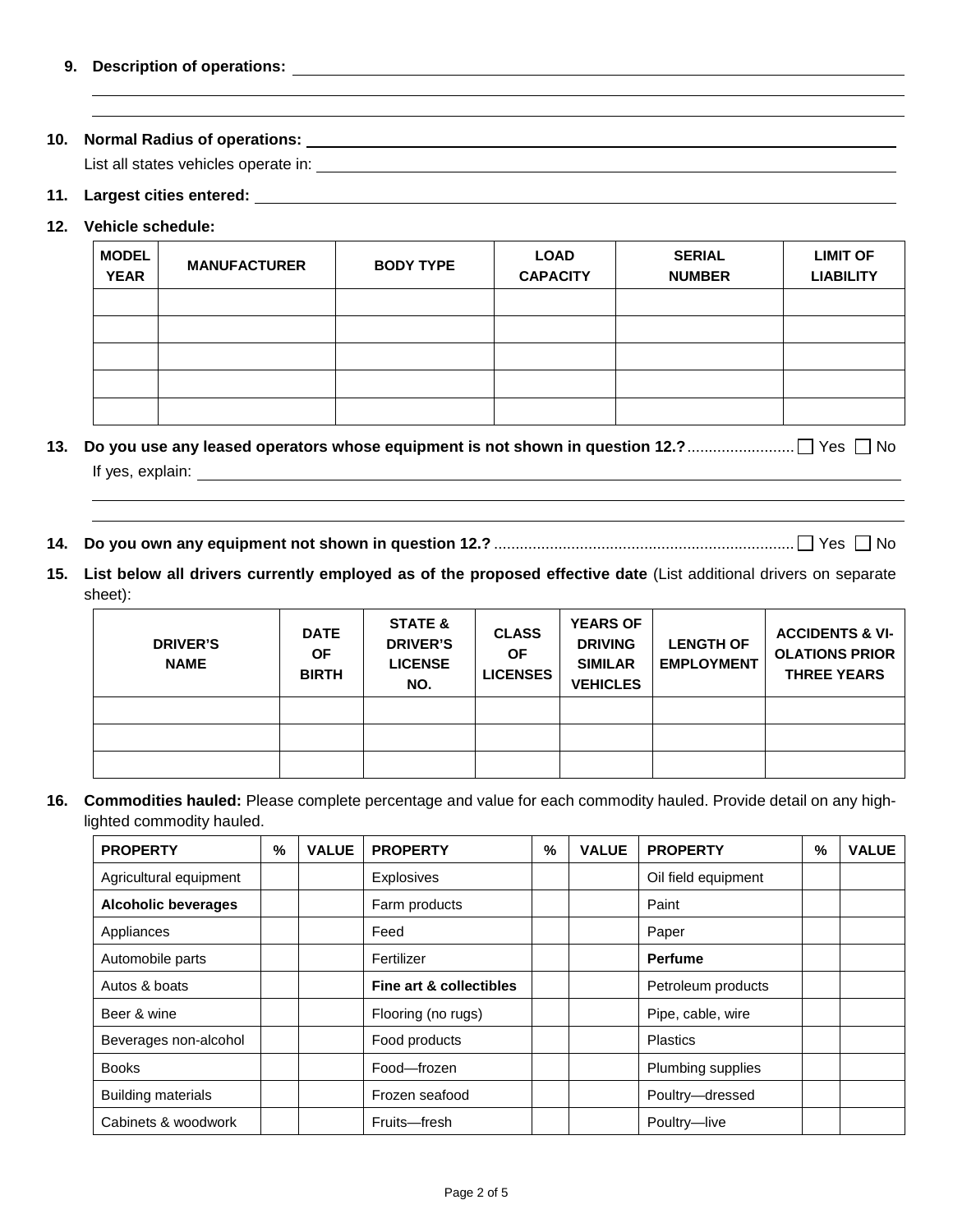| <b>PROPERTY</b>                | % | <b>VALUE</b> | <b>PROPERTY</b>             | % | <b>VALUE</b> | <b>PROPERTY</b>             | % | <b>VALUE</b> |
|--------------------------------|---|--------------|-----------------------------|---|--------------|-----------------------------|---|--------------|
| Cameras                        |   |              | <b>Furs</b>                 |   |              | <b>Power tools</b>          |   |              |
| Campers                        |   |              | General merchandise         |   |              | <b>Precious metals</b>      |   |              |
| Candy                          |   |              | Glassware                   |   |              | <b>Radios</b>               |   |              |
| <b>Canned Goods</b>            |   |              | Grain                       |   |              | Road materials              |   |              |
| Carpet                         |   |              | Gravel                      |   |              | Rugs-other than<br>oriental |   |              |
| Cement                         |   |              | Hardware                    |   |              | Rugs-oriental               |   |              |
| Ceramics                       |   |              | Hay                         |   |              | Sand                        |   |              |
| Chemicals-home                 |   |              | Household effects           |   |              | <b>Seafood</b>              |   |              |
| Chemicals-industrial           |   |              | Jewelry                     |   |              | Shrimp-fresh                |   |              |
| China                          |   |              | Leather goods               |   |              | Shrimp-frozen               |   |              |
| <b>Cigarettes &amp; cigars</b> |   |              | Livestock                   |   |              | <b>Shoes</b>                |   |              |
| Clothing-men and<br>women      |   |              | Liquid-nonflammable         |   |              | <b>Sporting goods</b>       |   |              |
| Clothing-other                 |   |              | Lobster-fresh               |   |              | Stereo equipment            |   |              |
| Coal                           |   |              | Lobster-frozen              |   |              | Tapes-audio, video          |   |              |
| Computer-equipment             |   |              | Logs & pulpwood             |   |              | <b>Textiles</b>             |   |              |
| Computer-software              |   |              | Luggage                     |   |              | Tires & tubes               |   |              |
| Containerized freight          |   |              | Lumber                      |   |              | <b>Tobacco</b>              |   |              |
| <b>Cosmetics</b>               |   |              | Machinery                   |   |              | Tools                       |   |              |
| Cotton                         |   |              | Meat-boxed                  |   |              | <b>Toys</b>                 |   |              |
| Dairy products                 |   |              | Meat-frozen                 |   |              | <b>TVs</b>                  |   |              |
| Drugs-except narcotics         |   |              | Meat-swinging               |   |              | Vending machines            |   |              |
| Dry goods                      |   |              | Metal & steel               |   |              | Vegetables-fresh            |   |              |
| Eggs                           |   |              | Milk-bulk-carton            |   |              | Vegetable oil               |   |              |
| <b>Electrical supplies</b>     |   |              | <b>Mobile homes-offices</b> |   |              | Other:                      |   |              |
| Electronics-other              |   |              | <b>Narcotics</b>            |   |              |                             |   |              |
| Electronics-TV &<br>stereos    |   |              | Office equipment            |   |              |                             |   |              |
|                                |   |              |                             |   |              |                             |   |              |
|                                |   |              |                             |   |              |                             |   |              |

**advise my agent to obtain coverage.**

| <b>Insured Signature:</b> | Jate |  |
|---------------------------|------|--|
|                           |      |  |

**17. Deductible:** □ \$500 □ \$1,000 □ \$2,500 □ Other: \_\_\_\_\_\_\_\_\_\_\_\_\_\_\_\_\_\_\_\_\_\_\_\_\_\_\_\_\_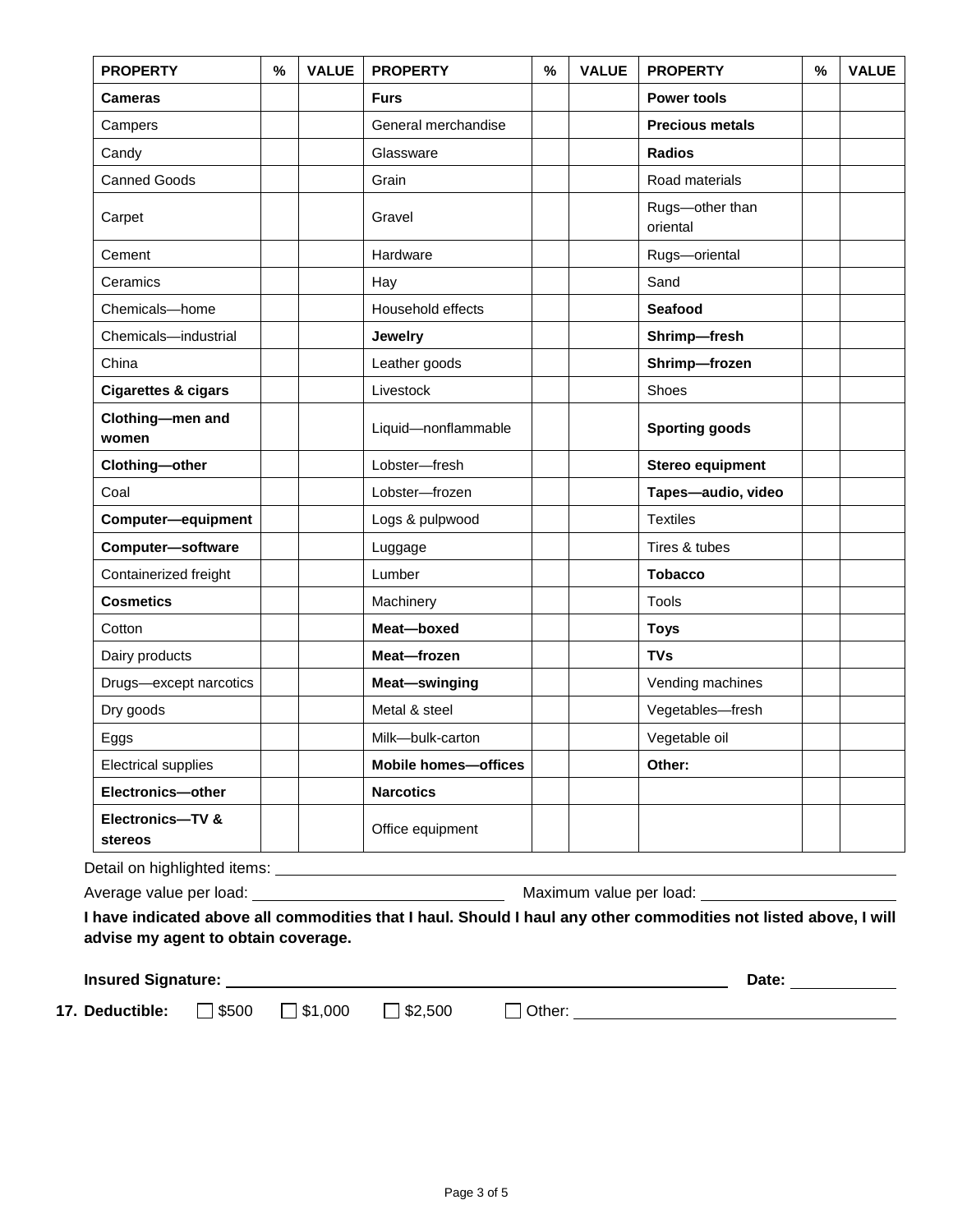## **18. Prior carrier and loss experience—three years:**

| <b>COMPANY</b> | POLICY NO. | <b>POLICY PERIOD</b> | <b>PREMIUM</b> | NO.<br><b>LOSSES</b> | <b>LOSS</b><br><b>AMOUNT</b> |
|----------------|------------|----------------------|----------------|----------------------|------------------------------|
|                |            |                      |                |                      |                              |
|                |            |                      |                |                      |                              |
|                |            |                      |                |                      |                              |

Provide details of all cargo losses incurred over \$2,500 whether covered by insurance or not: \_\_\_\_\_\_\_\_\_\_\_\_\_\_\_

## **19. Vehicle protection:**

# **20. Gross receipts for past three years:**

| <b>DATES</b><br><b>FROM:</b> | TO: | <b>GROSS RECEIPTS-COMPANY</b><br><b>OWNED VEHICLES</b> | <b>GROSS RECEIPTS—</b><br><b>LEASED VEHICLES</b> |
|------------------------------|-----|--------------------------------------------------------|--------------------------------------------------|
|                              |     |                                                        |                                                  |
|                              |     |                                                        |                                                  |
|                              |     |                                                        |                                                  |

Estimate of current year gross receipts:

# **21. Additional coverages available:**

| Limit: | Deductible: |
|--------|-------------|

# **22. Filing information:**

| List states for which insured has cargo permits:                                                                                                                                                                               |
|--------------------------------------------------------------------------------------------------------------------------------------------------------------------------------------------------------------------------------|
|                                                                                                                                                                                                                                |
|                                                                                                                                                                                                                                |
| ICC docket number: The contract of the contract of the contract of the contract of the contract of the contract of the contract of the contract of the contract of the contract of the contract of the contract of the contrac |

# **23. O, S & D:**

| Total outstanding: |  |
|--------------------|--|